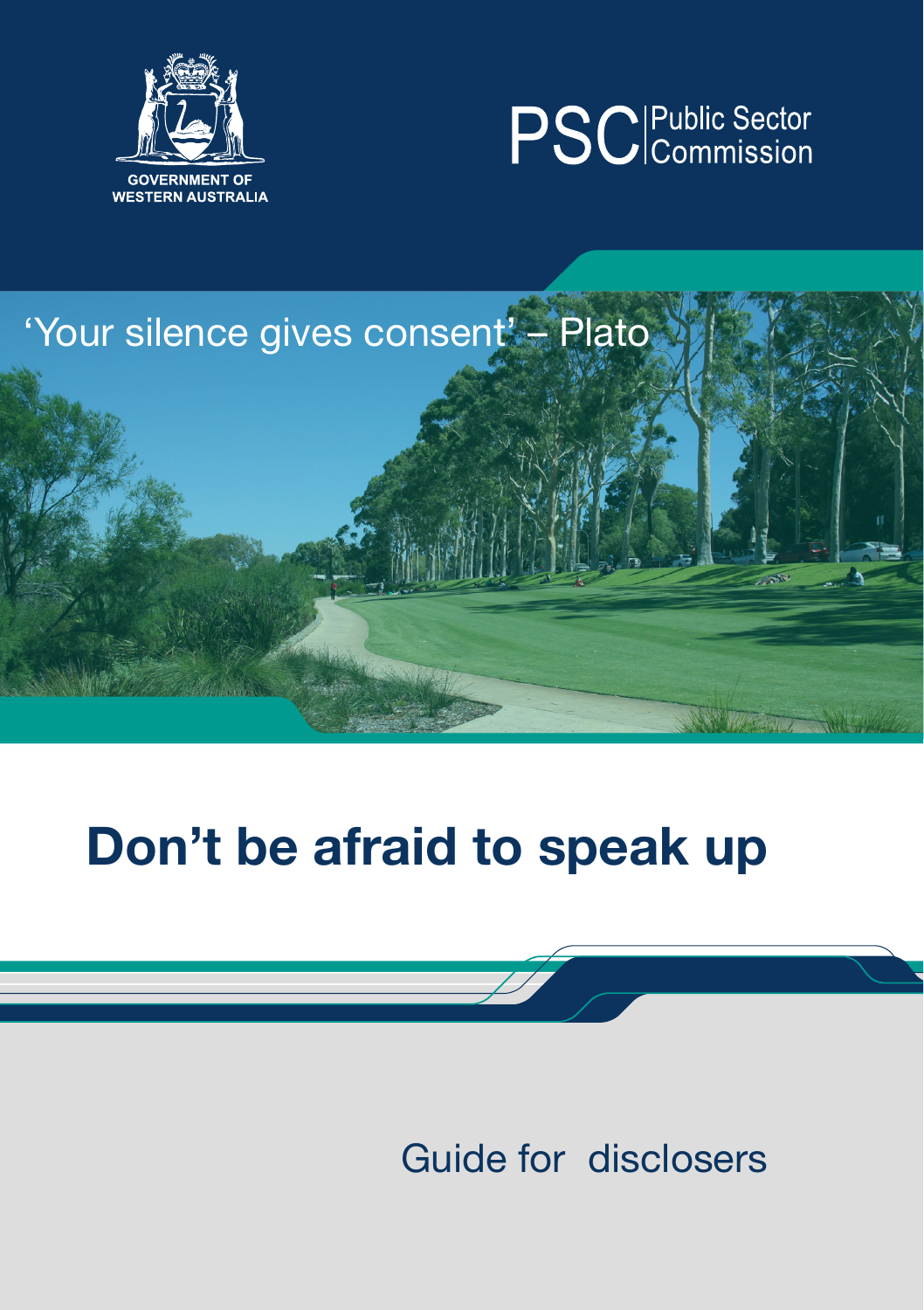#### © State of Western Australia 2016

There is no objection to this guide being copied in whole or part, provided there is due acknowledgement of any material quoted or reproduced.

Published by the Public Sector Commission, July 2016.

A copy of this guide is available on the Public Sector Commission website at www. publicsector.wa.gov.au.

#### Disclaimer

This guide has been developed to assist individuals who are thinking about making a public interest disclosure. However, it is a guide only and should not be relied on as legal advice or regarded as a substitute for legal advice in individual cases.

The Public Sector Commission gratefully acknowledges the contribution of the Queensland Crime and Corruption Commission, the Ombudsman Western Australia, the Australian Capital Territory Commissioner for Public Administration and the Ombudsman New South Wales during the revision of this guide.

#### **Accessibility**

Copies of this guide are available in alternative formats upon request.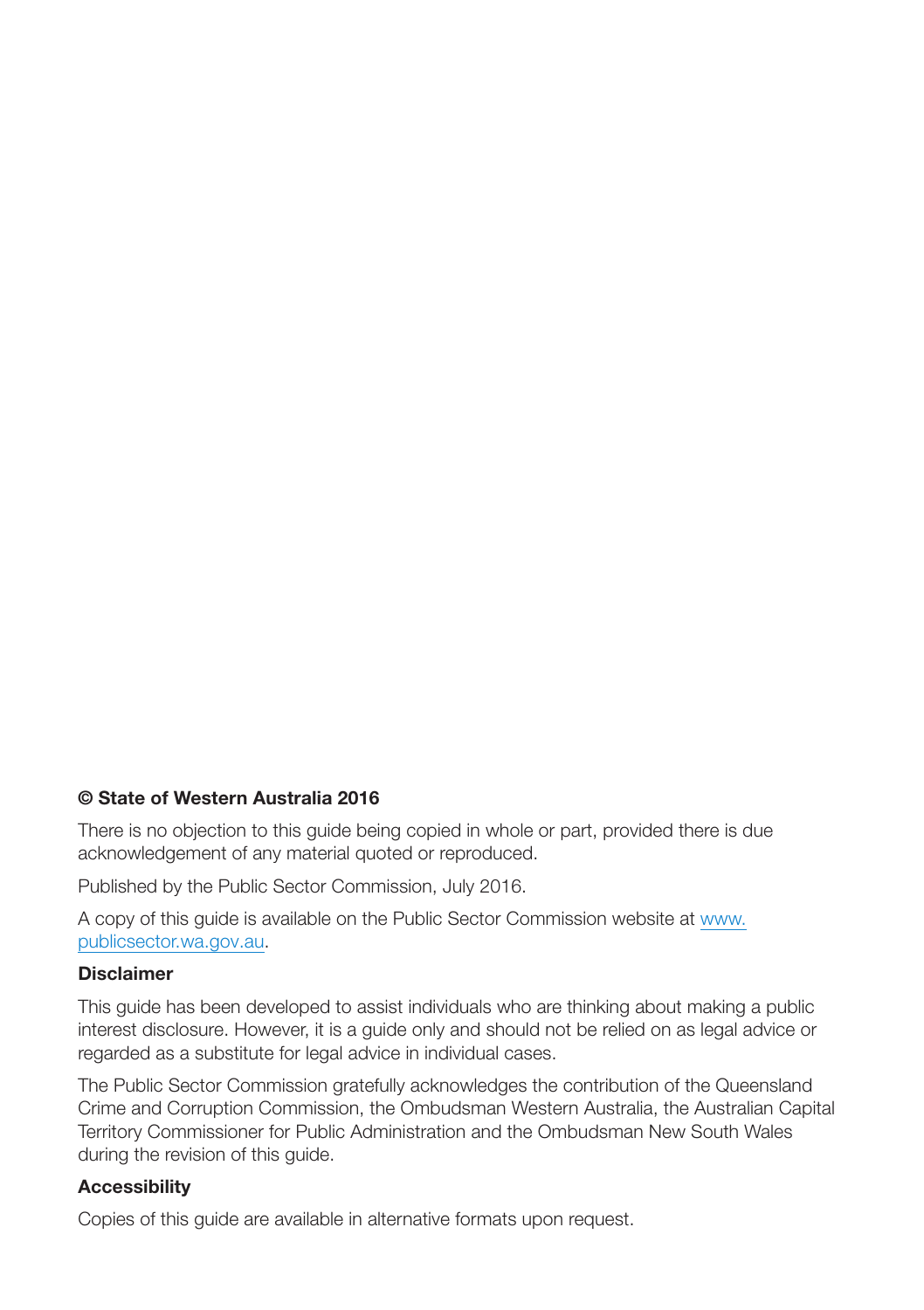The *Public Interest Disclosure Act 2003* (PID Act) encourages people to come forward with information about wrongdoing without fear of reprisal.

### If you're thinking about making a public interest disclosure, seek advice first.

### About public interest disclosures

The PID Act enables people to make disclosures about wrongdoing in the State public sector, local government and public universities without fear of reprisal. It aims to ensure openness and accountability in government by encouraging people to make disclosures and protecting them when they do.

# We should all speak up

This guide contains information about making a disclosure under the PID Act. If you are thinking about making a disclosure, be sure to first speak with the relevant proper authority (refer page 5).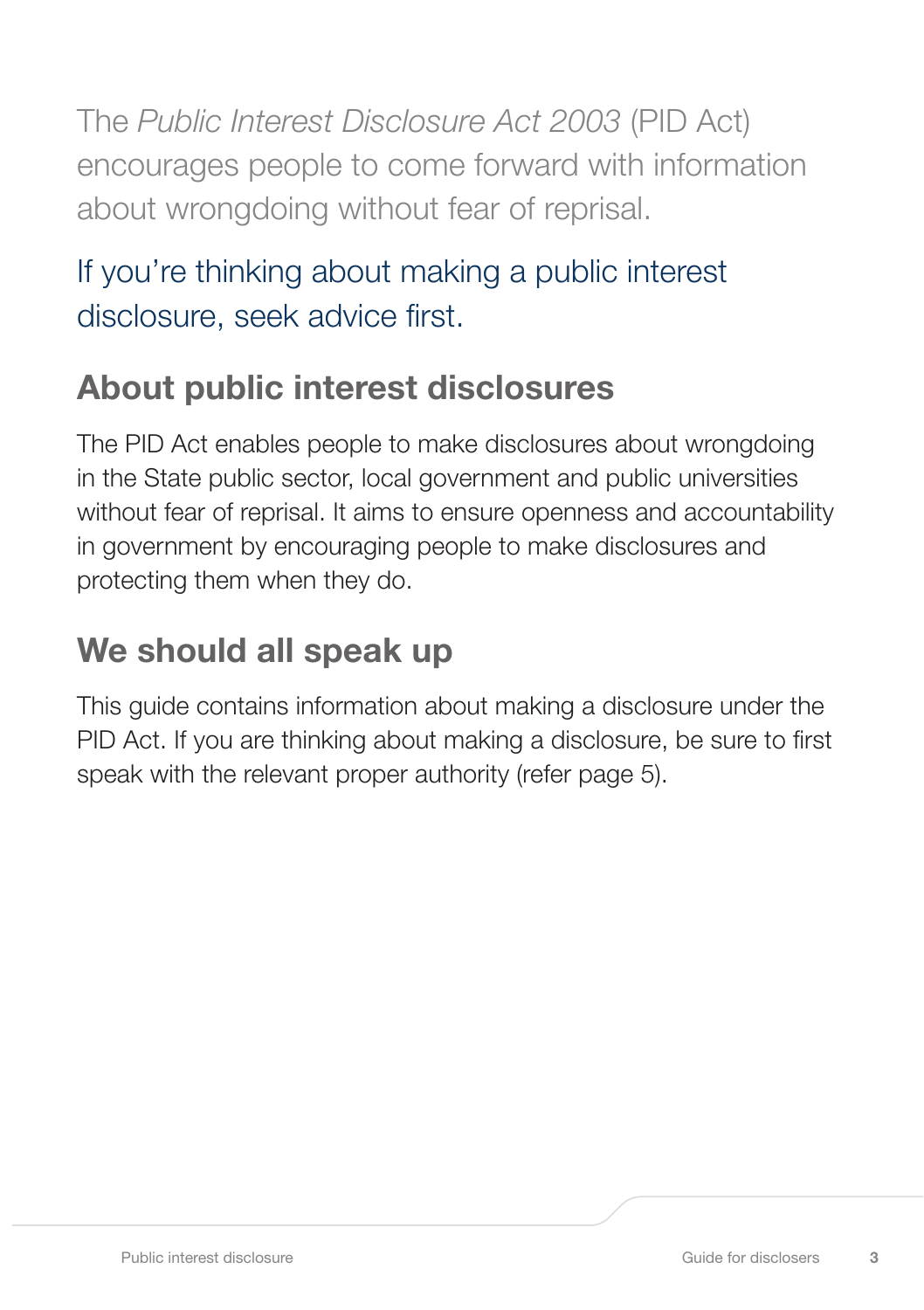# What is a public interest disclosure?

A public interest disclosure is a report of wrongdoing made under the PID Act. A disclosure must relate to a matter of public interest information and show or tend to show wrongdoing by a public authority, public officer or public sector contractor performing a public function.

A public interest disclosure can be made by anyone who believes on reasonable grounds their information is or may be true. It is an offence under the PID Act to deliberately make a false or misleading disclosure.

# What is the difference between a public interest disclosure, a grievance and a complaint?

The public interest disclosure process enables people to disclose certain types of wrongdoing covered by the PID Act, and where required, ensures that someone investigates the information and takes action. It is a process within government to deal with matters of a serious nature which, if resolved, would serve the public good.

A public interest disclosure is more than a general complaint or dissatisfaction with a product, service or decision of government. It is also more than a personal grievance that can be resolved by agreement.

A public interest disclosure must relate to wrongdoing, not be trivial and must be made to the right person (being a proper authority). A public Interest disclosure must be managed according to the PID Act and, once made, the person making the disclosure cannot withdraw it.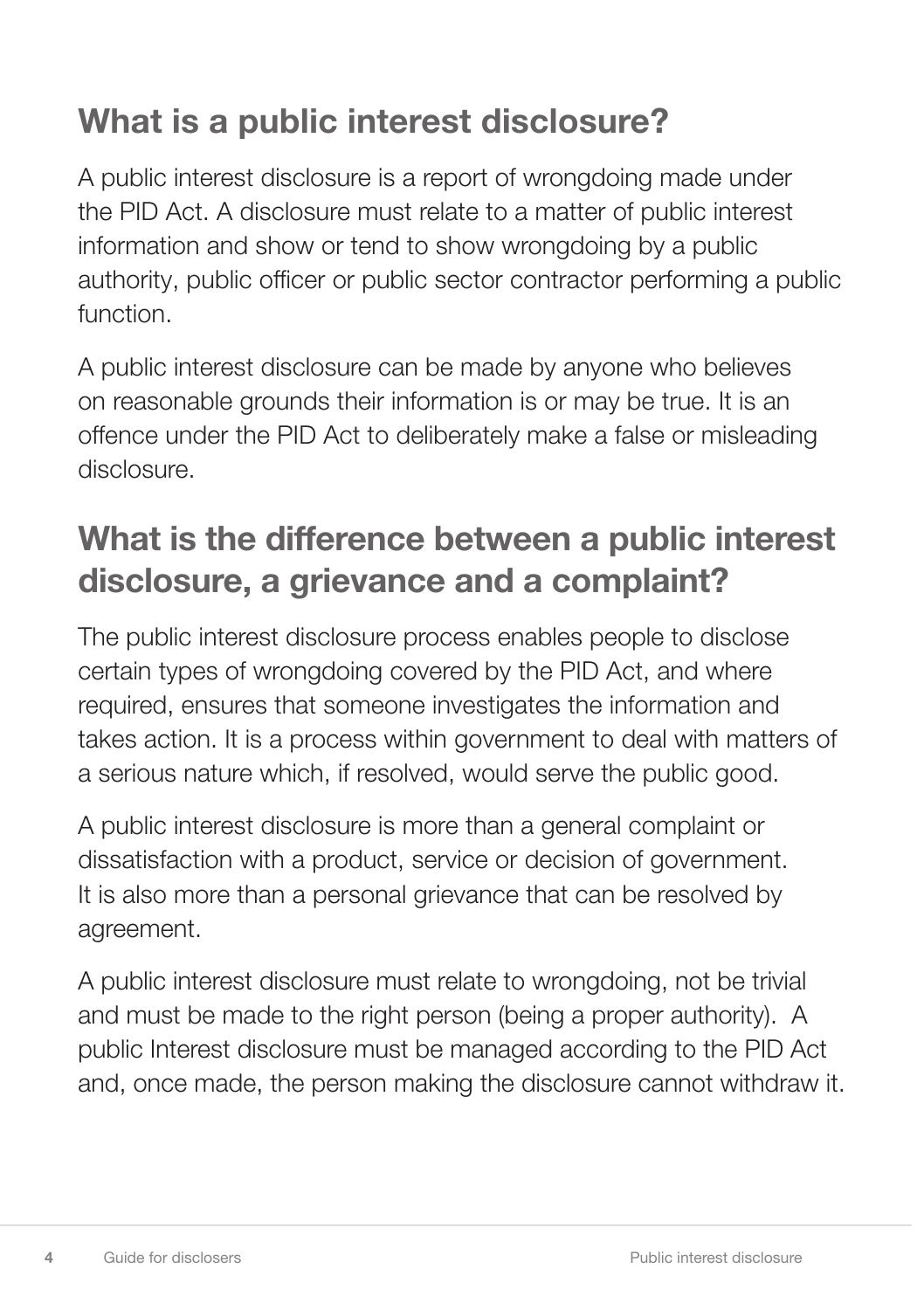### Why should I speak up and make a public interest disclosure?

By making a public interest disclosure you could help to stop or prevent:

- wronadoina
- others being disadvantaged or advantaged by the wrongdoing
- danger to the health and safety of the community
- damage to the environment.

Your disclosure could inform a public authority about a larger problem and it may lead to better work practices. You can be satisfied you did what you could to improve the situation.

### I have heard the term 'PID Officer', what is that?

The 'Public Interest Disclosure (PID) Officer' is the person who holds the specified position as the proper authority to receive public interest disclosures within the sphere of responsibility of the public authority. This person is designated by the Principal Executive Officer (PEO) under section 23(1)(a) of the PID Act

Generally, the disclosures about a public authority or its officer or contractors need to be made to the PID Officer of the public authority concerned. However, depending upon the nature of the matter, it may need to be made to a proper authority as identified in section 5(3) of the PID Act.

For more information on to who a disclosure can be made refer to the 'To who is a disclosure made?' section on page 8.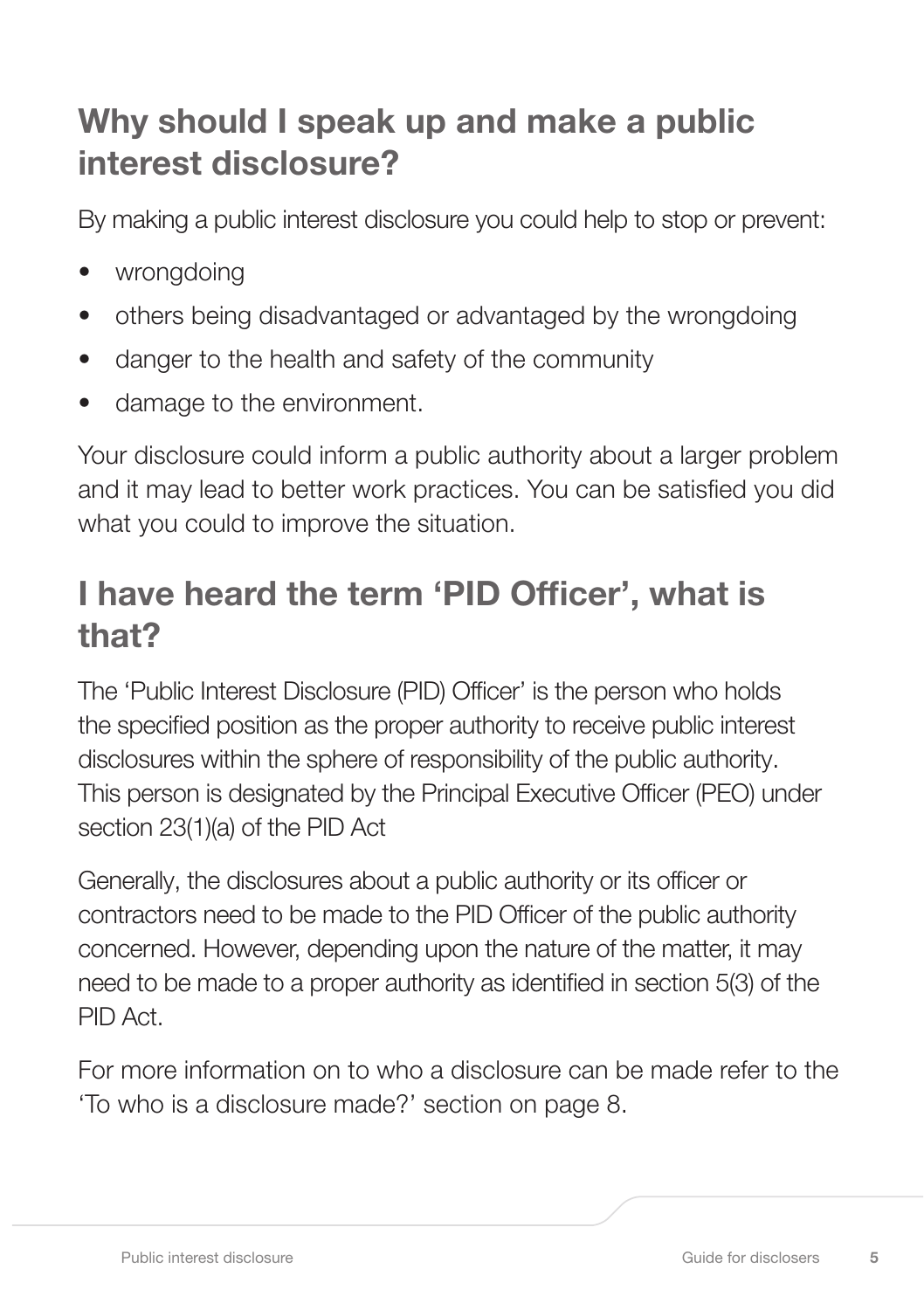### I have information about wrongdoing in a public authority. Could I make a public interest disclosure?

If you know about wrongdoing, you could make a public interest disclosure if your information meets all of the following criteria:

- the information is 'public interest information' covered by the PID Act (explained in the next section)
- you disclose the information to a proper authority (a PID Officer in a public authority or a person or authority named in the PID Act as being able to receive disclosures)
- you believe on reasonable grounds your information is or may be true
- the information is not protected by legal professional privilege.

#### What is public interest information?

'Public interest information' is information that shows or tends to show wrongdoing by a public authority, public officer or public sector contractor when performing a public function.

The information in your disclosure must tend to show the public authority, public officer or public sector contractor's involvement in one or more of the types of wrongdoing on the next page.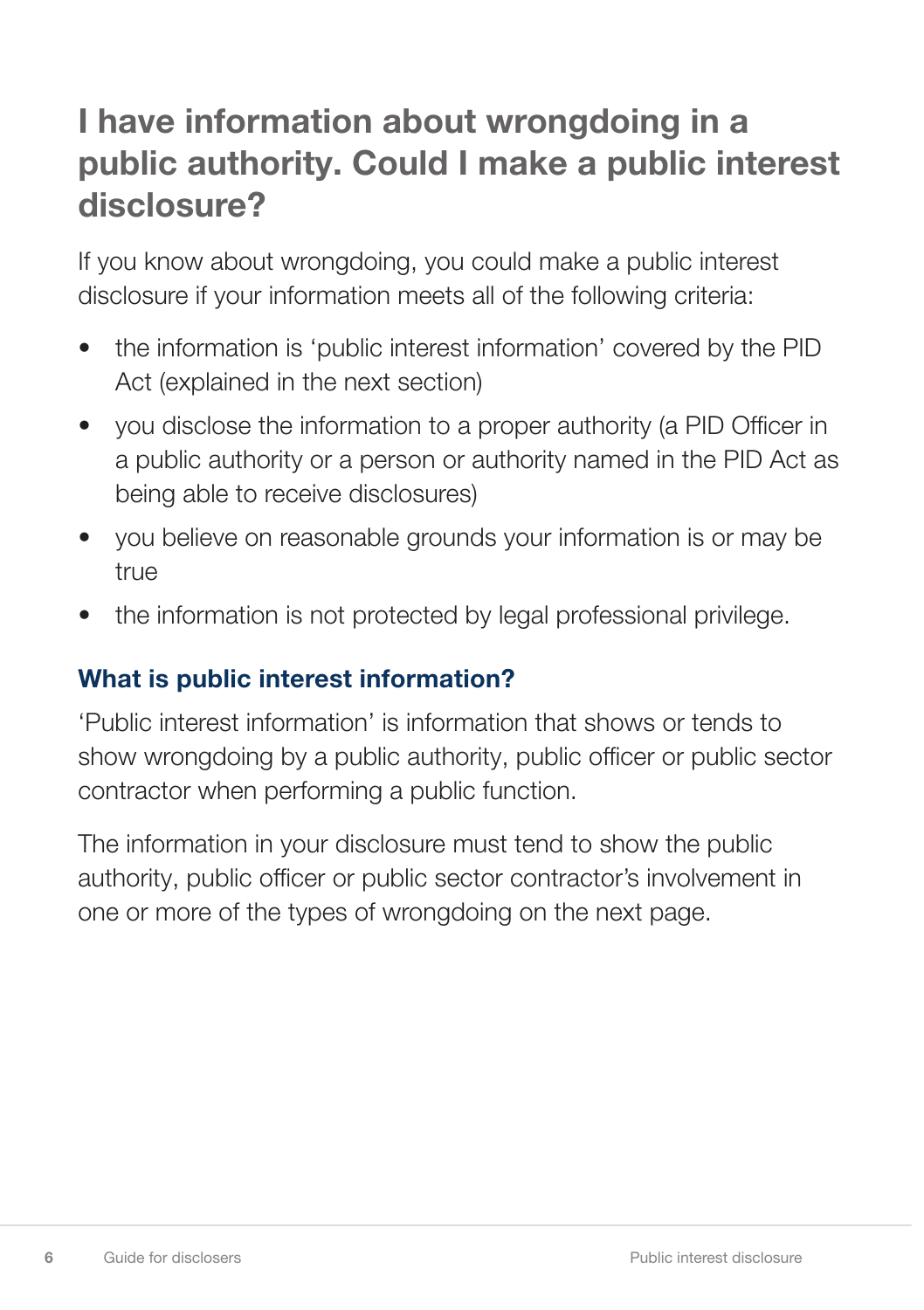| <b>Types of wrongdoing</b>                                                                                                                                      |                                                                                                                       |
|-----------------------------------------------------------------------------------------------------------------------------------------------------------------|-----------------------------------------------------------------------------------------------------------------------|
| An offence under State Law                                                                                                                                      | Substantial unauthorised or irregular<br>use of public resources                                                      |
| Conduct relating to matters of<br>State and local government<br>administration affecting you (and can<br>be investigated by the Ombudsman<br>Western Australia) | Substantial and specific risk of injury<br>to public health, prejudice to public<br>safety or harm to the environment |
| Substantial mismanagement of public<br>resources                                                                                                                | Improper conduct*                                                                                                     |

\*Generally, improper conduct is a breach of the standards of conduct that a reasonable person would expect of a person or body, knowing their duties, powers and authority, in the circumstances of the case.

### What is a public authority, a public officer and a public sector contractor?

- A 'public authority' includes a State Government organisation (including some boards and committees), local government, regional local government or a public university.
- A 'public officer' includes a State public service officer, an employee of a public authority, a Minister, a Member of Parliament, a judicial officer, a police officer, a holder of office under the State or an officer of the Commonwealth exercising a function on behalf of the State.
- A 'public sector contractor' includes a person or organisation engaged by a public authority, or a subcontractor of this person or organisation, for the supply of goods and services or to perform a public function.

### What is a public function?

Your information must relate to a public authority, officer or contractor performing a public function. For example, the PID Act would not apply to information that a public officer engaged in criminal behaviour unconnected with their employment.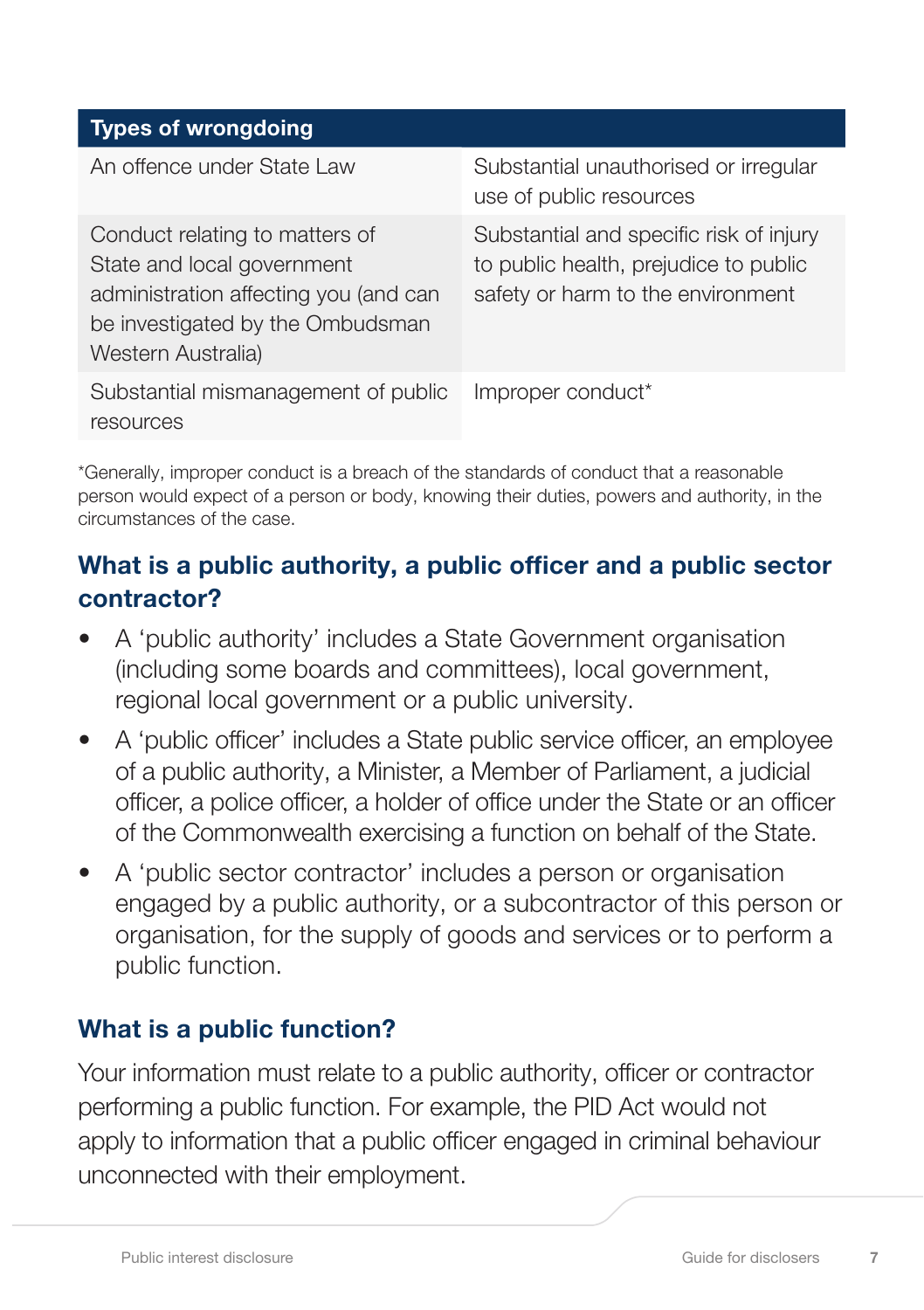#### To who is a disclosure made?

A public interest disclosure cannot be made to just anyone. It must be made to a proper authority, otherwise it will not be covered by the PID Act. The proper authority for receiving your public interest disclosure depends on your information.

| <b>Category of public interest</b><br>information                                                                                                                                                    | <b>Appropriate proper authority</b><br>(pursuant to the PID Act)                                                                                  |
|------------------------------------------------------------------------------------------------------------------------------------------------------------------------------------------------------|---------------------------------------------------------------------------------------------------------------------------------------------------|
| Offences under State law                                                                                                                                                                             | A police officer or the Corruption and<br>Crime Commission (s5(3)(a))                                                                             |
| Substantial unauthorised or<br>irregular use of, or substantial<br>mismanagement of, public resources                                                                                                | Auditor General (s5(3)(b)) or the<br>PID Officer of the public authority<br>concerned (s5(3)(h))                                                  |
| Matters of administration affecting<br>someone in their personal capacity<br>falling within the jurisdiction of the<br>Ombudsman Western Australia                                                   | Ombudsman Western Australia<br>(s5(3)(c)) or the PID Officer of the<br>public authority concerned (s5(3)(h))                                      |
| A police officer                                                                                                                                                                                     | Commissioner of Police or the<br>Corruption and Crime Commission<br>(s5(3)(d))                                                                    |
| A judicial officer                                                                                                                                                                                   | Chief Justice (s5(3)(e))                                                                                                                          |
| A Member of the Legislative<br>Assembly                                                                                                                                                              | Speaker of the Legislative Assembly<br>(s5(3)(f))                                                                                                 |
| A Member of the Legislative Council                                                                                                                                                                  | President of the Legislative Council<br>(s5(3)(f))                                                                                                |
| A public officer who is not a Member<br>of Parliament, a Minister, a judicial<br>officer or a commissioned or other<br>officer specified in schedule 1 of the<br>Parliamentary Commissioner Act 1971 | Ombudsman Western Australia or the<br>Public Sector Commissioner (s5(3)(g))<br>or the PID Officer of the public authority<br>concerned (s5(3)(h)) |
| A public authority or an officer of the<br>public authority                                                                                                                                          | PID Officer of the public authority<br>(s5(3)(h))                                                                                                 |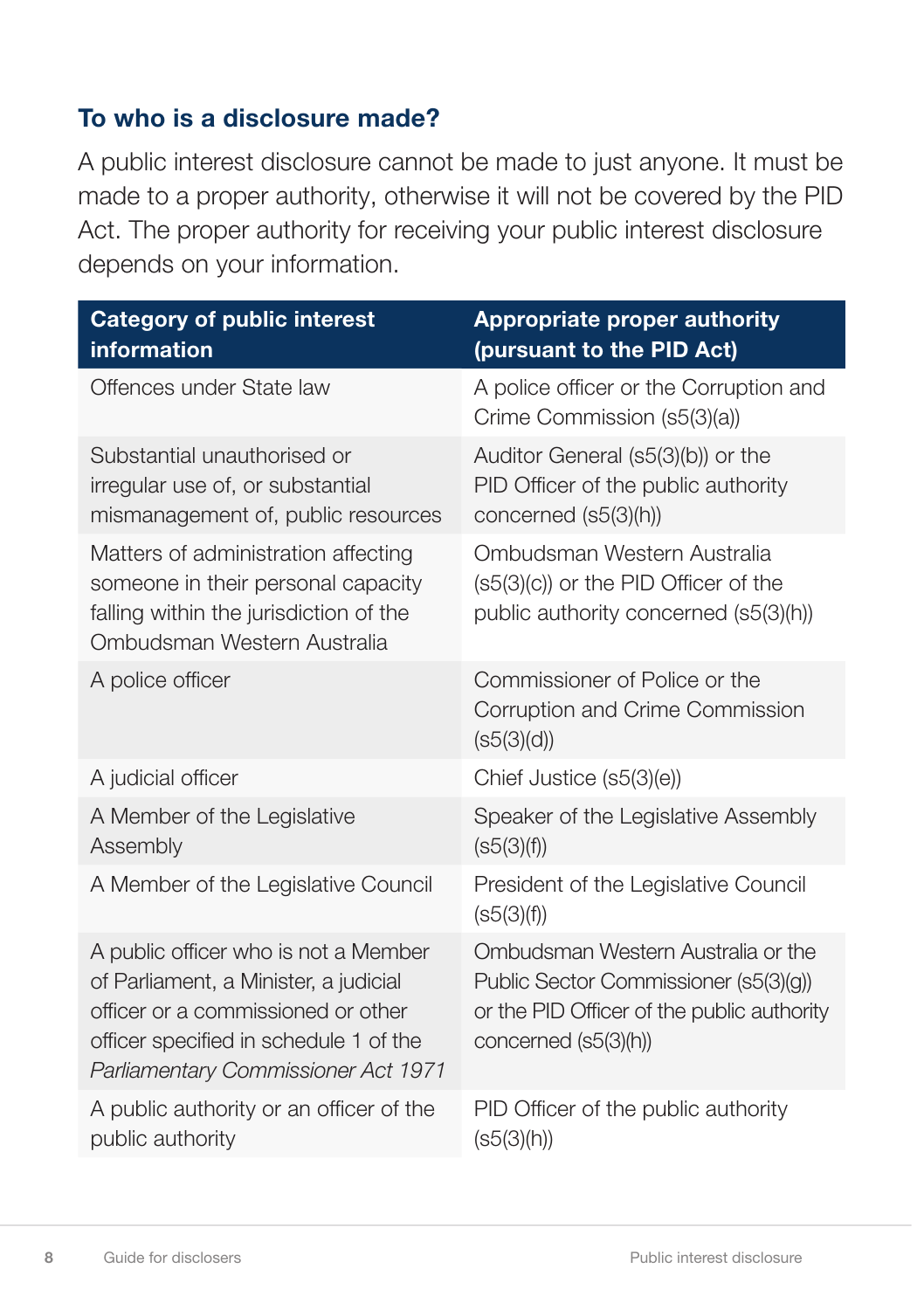### Are there other reporting avenues for my information?

The PID Act places restrictions on to whom you can speak and what you can say about the matter once you have made a disclosure. Before you make a disclosure under the PID Act you may wish to think about whether you can lawfully bring your concerns to light in another way.

Even if you could make a public interest disclosure using your information, there might be other reporting avenues that you may wish to use.

You may choose these avenues if, for example, you think it would be hard to keep your information confidential among friends or colleagues or you want an outcome that is not possible using the public interest disclosure process. Making a public interest disclosure usually limits you from providing the same information in other circumstances.

Some of the other avenues for reporting your information include:

- Corruption and Crime Commission for serious misconduct
- Public Sector Commission for minor misconduct
- Western Australia Police for criminal matters
- Ombudsman Western Australia for matters governing administration affecting individuals
- Equal Opportunity Commission Western Australia for matters regarding discrimination
- public authority involved in the matter.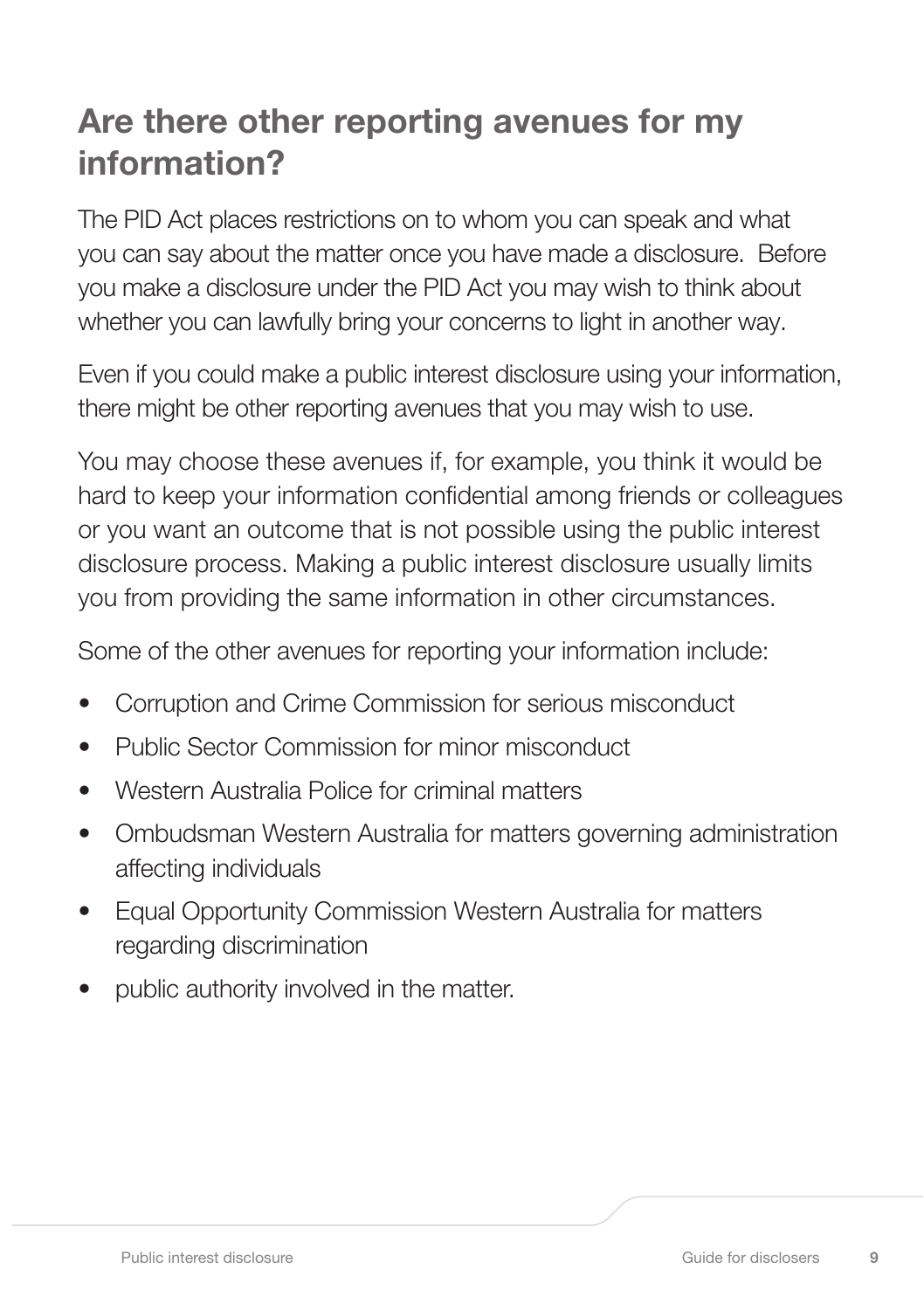### How does the PID Act protect me?

#### The PID Act protects you if you make an appropriate disclosure to a proper authority.

Protections under the PID Act include immunity from civil or criminal liability, disciplinary action, dismissal and termination of employment for any breach of duty of secrecy or confidentiality that may apply to you as a result of you making the disclosure.

However, be aware that, if you make a disclosure under the PID Act, you are still liable for any wrongdoing you may have been involved in, for which you may face disciplinary action or criminal charges.

If you are employed by a public authority, it will take all reasonable steps to protect you from detrimental action or the threat of detrimental action because you made a disclosure. If you are concerned about detrimental action, make this clear when you disclose.

Additionally, your identity will only be revealed in accordance with the PID Act. This includes where you consent or where it is necessary for the matter to be effectively investigated. All reasonable steps will be taken to advise you that your identity will be revealed.

#### What is detrimental action?

Detrimental action is action arising from your public interest disclosure, such as dismissal or disciplinary action. It includes any action that causes you injury, damage or loss, intimidates or harasses you, or discriminates against or disadvantages you in your employment.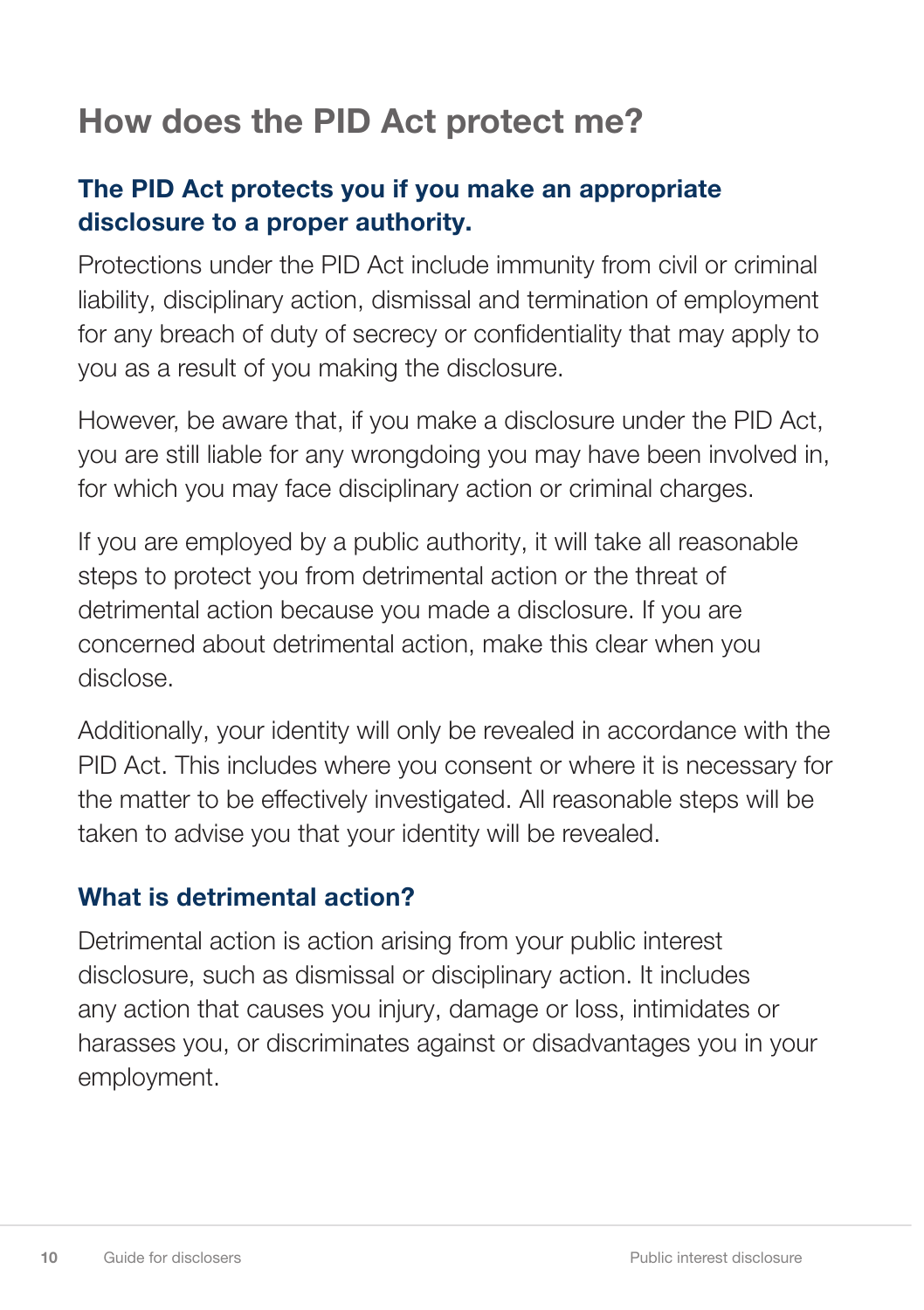Making a disclosure does not stop any disciplinary or substandard performance processes or actions that are unrelated to your disclosure. These unrelated processes are not considered detrimental action.

#### What if someone takes detrimental action against me? Are there remedies available?

Once you have made the disclosure, if you believe someone has taken or is threatening to take detrimental action against you, advise the proper authority (PID Officer) you made the disclosure to. This will allow them to consider what action they may be able to take.

The proper authority can also discuss other options to stop or prevent detrimental action, including you:

- applying to the Supreme Court for an order or injunction
- applying to your employer to be relocated, if you are employed in a State public sector agency
- making a complaint to the Equal Opportunity Commission
- taking action through a civil court as a tort.

### Does the PID Act also protect the subject of a public interest disclosure?

The identity of the subject of the disclosure can only be revealed in accordance with the PID Act. The PID Act also requires that natural justice, that is, procedural fairness, is afforded to those who are the subject of a disclosure.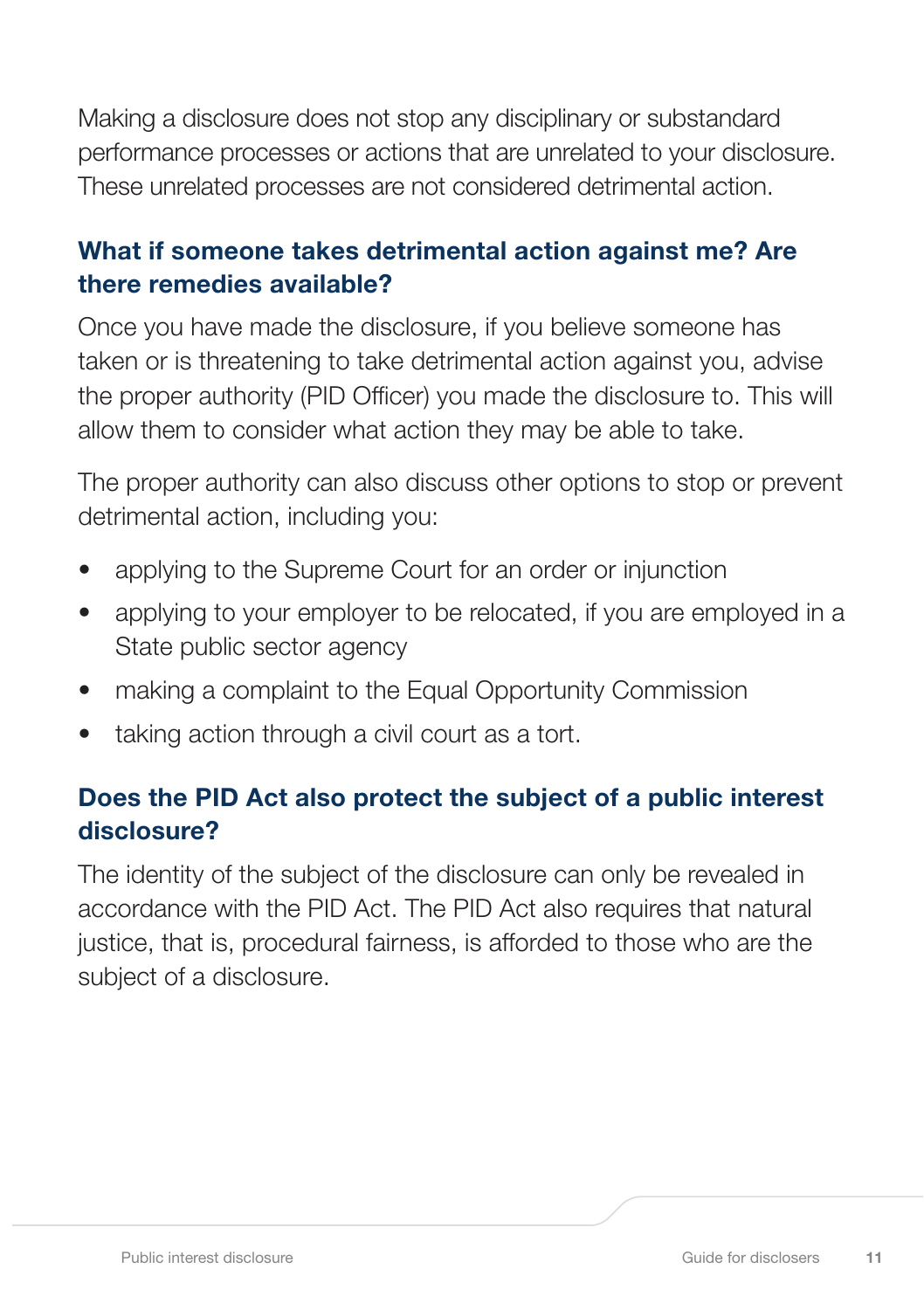### What are my responsibilities?

In addition to providing protection, the PID Act imposes some responsibilities on you. Comply with the responsibilities outlined below to maintain your protection.

#### You must believe on reasonable grounds your information is or may be true.

It must be more than a mere suspicion, and show, or tend to show, that wrongdoing is occurring, has occurred or is about to occur. It is an offence to knowingly or recklessly make a false or misleading disclosure. The penalty for doing so is \$12 000 or imprisonment for one year (section 24 of the PID Act).

#### You must assist the investigator where you can.

You need to supply information at the investigator's request where you can. If you do not, you may lose your protections (section 17(1)(a) of the PID Act). Remember, it is not your role to investigate the matter, as you may affect the integrity of any ongoing investigation.

#### You must keep your disclosure completely confidential otherwise you may forfeit your protections.

You may speak with the PID Officer, or another person investigating the matter, but you cannot speak to anyone else about your disclosure. If you believe you need to speak to someone else about it, discuss this with your PID Officer first. You must also keep the information confidential after the process is complete, including information arising throughout the process and the outcome (section 17(1)(b) of the PID Act).

#### You must not reveal the identity of the person about whom your disclosure is made.

Subject to some exceptions, you can speak about this only with the proper authority who is dealing with your disclosure or anyone investigating the matter. If you speak to others, you may commit an offence which carries a penalty of \$24 000 or imprisonment for two years (section 16(3) of the PID Act).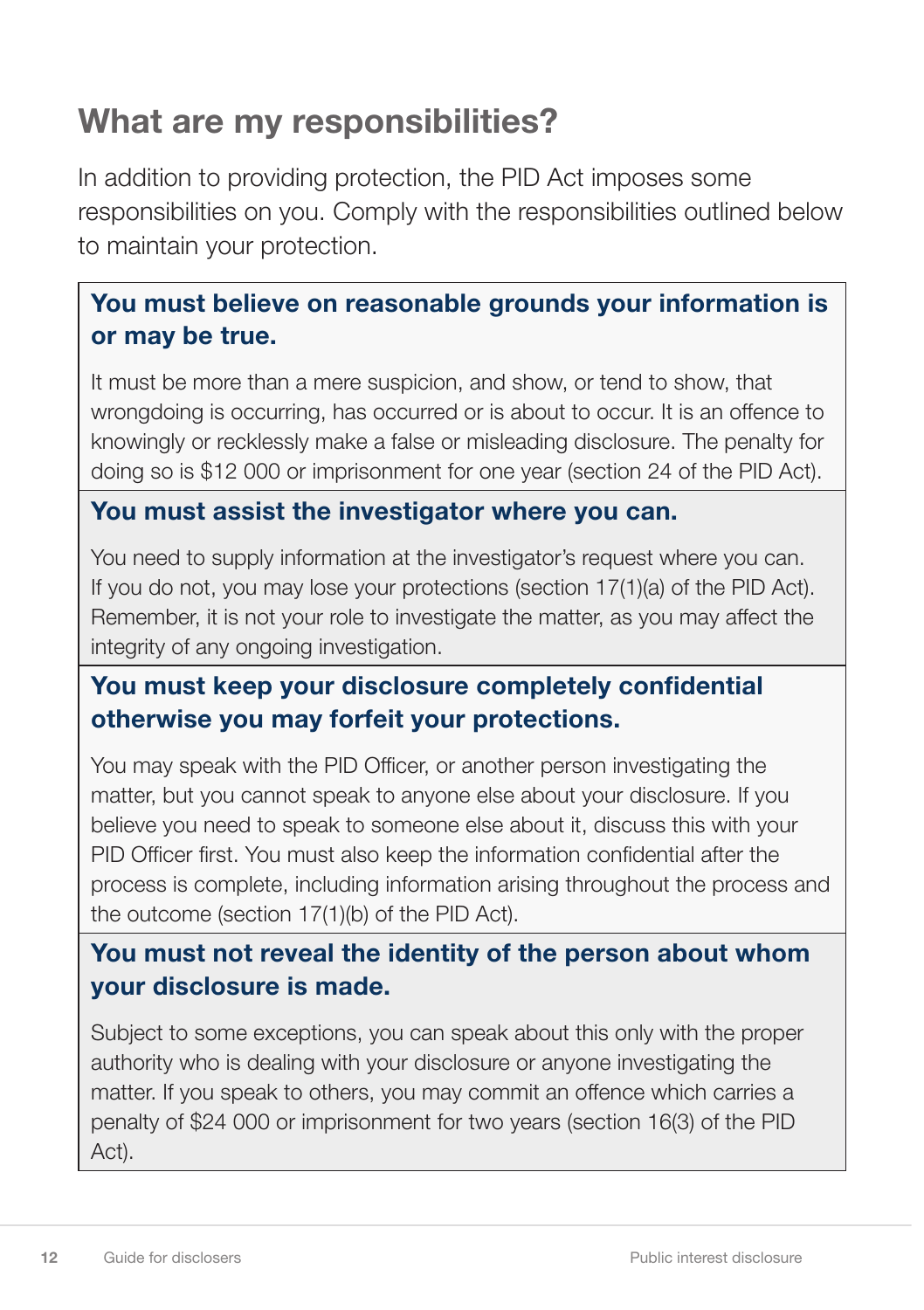### How do I make a public interest disclosure?

#### What should I do first?

#### Make sure you seek advice.

Before making a disclosure, contact the PID Officer in the relevant authority to find out:

- how to make the disclosure and to whom you should make it
- your rights and responsibilities, including your protections
- the types of information the PID Act covers
- whether making a public interest disclosure is the best avenue for you to use.

Knowing this information, consider whether it is something you think is important to disclose because it is in the public interest.

If you decide to go ahead, be clear you are making your disclosure under the PID Act. The PID Officer will usually have a lodgement form for you to complete.

If you make a disclosure under the PID Act, you must not discuss the matter with anyone other than the PID Officer or the person investigating the matter. Otherwise you may lose your protections under the PID Act and incur a penalty.

#### Is there a time limit for making a disclosure?

No, you can make a disclosure at any time, including about matters that occurred before the PID Act commenced in 2003. However, the sooner you make a disclosure, the easier it will be for the proper authority to act on it.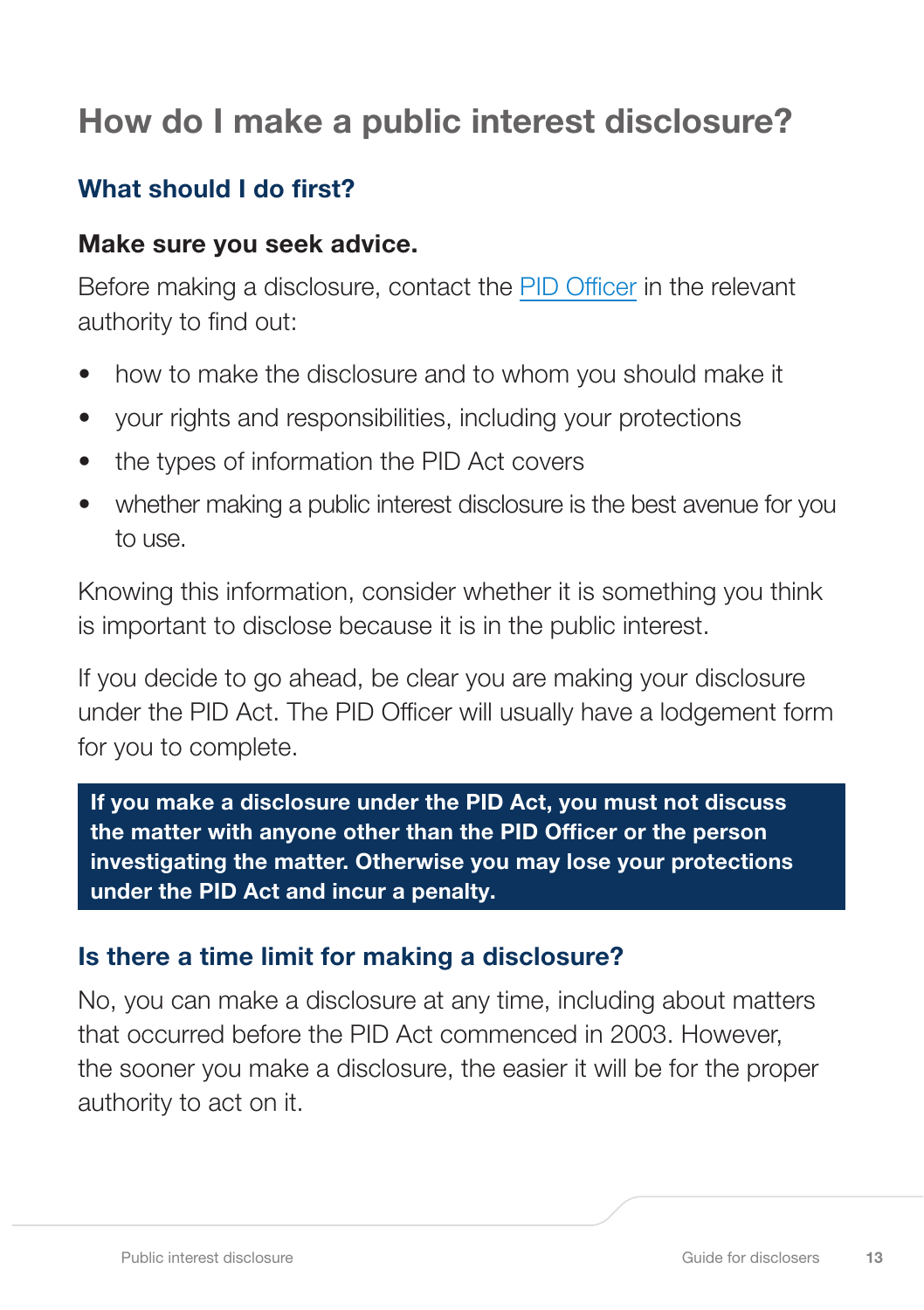### Should I make my disclosure to the PID Officer?

You must make your disclosure to the proper authority (PID Officer or a person or body named in the PID Act) for it to be a public interest disclosure and for you to be protected under the PID Act.

Generally, you should make disclosures about a public authority or its officers or contractors to the PID Officer of that public authority. For some specific types of information you may make a disclosure to another proper authority named in the PID Act. You may also be able to make a disclosure to more than one proper authority (refer page 8).

#### Can I make a disclosure to someone other than a proper authority?

Not if you want protections under the PID Act. If you make a disclosure to someone who is not a proper authority (PID Officer), it will not be treated as a public interest disclosure. The PID Act will not apply and you will not be afforded the protections of the PID Act.

### Can I make a disclosure to a journalist?

You can do so **only** if you have first made substantially the same disclosure to a proper authority or PID Officer and that public authority has:

- refused to investigate or discontinued the investigation of a matter you raised in your disclosure or
- not completed an investigation within six months of you raising the matter or
- completed an investigation but did not recommend that action be taken or
- not provided you with a report stating the outcome of their investigation and any actions proposed or taken and the reasons for those actions within the time allowed in section 10(1) and section 10(4) of the PID Act.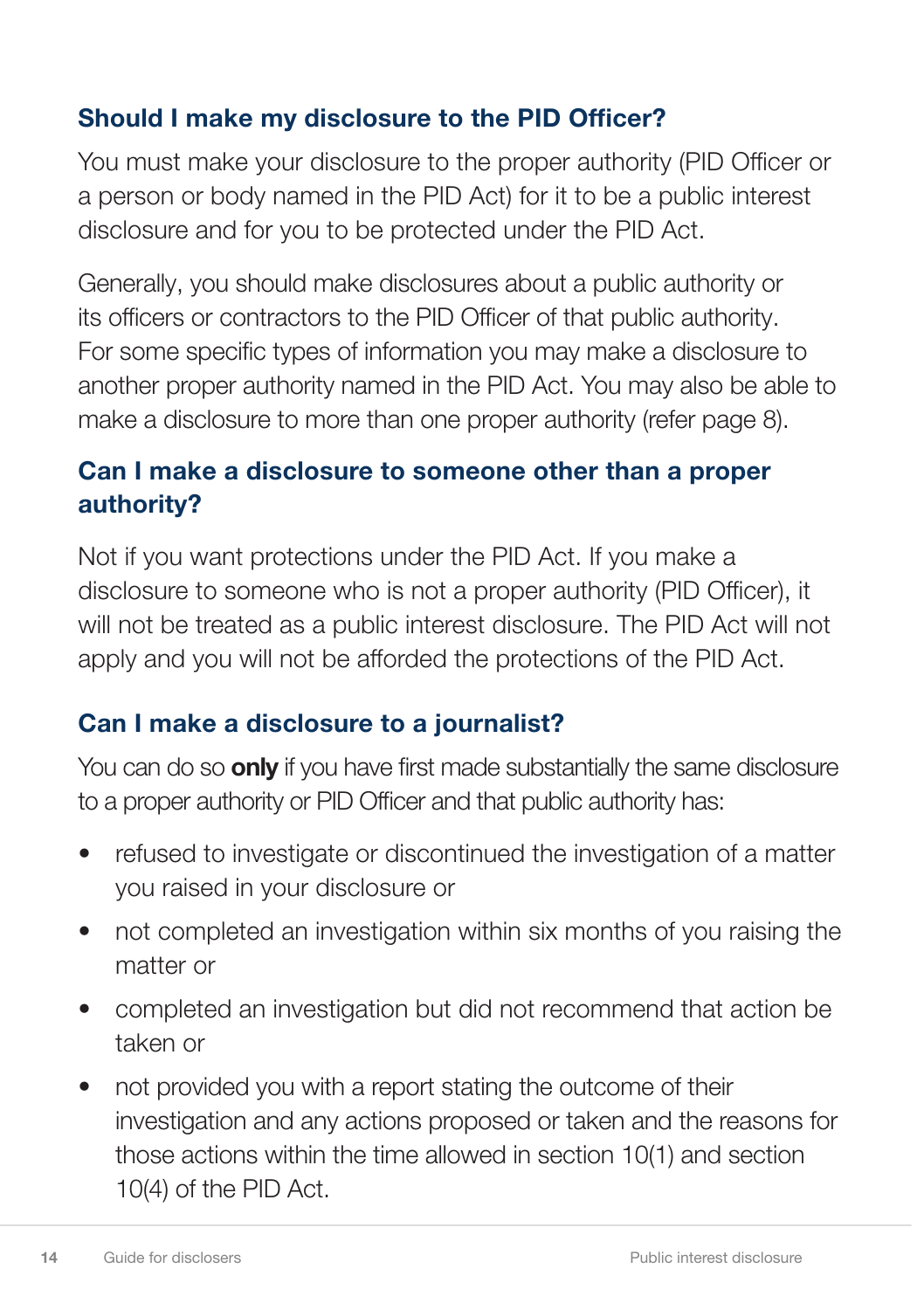Be sure the actions of the PID Officer or authority dealing with your disclosure meets one of the above criteria before making a disclosure to a journalist. If you don't know the status of your disclosure, contact the PID Officer to find out prior to disclosure to a journalist.

It is important that people understand their rights and responsibilities under the PID Act. In addition to discussing the matter with the PID Officer, it is suggested that you seek your own legal advice before taking any action.

#### Can I make an anonymous disclosure?

The likelihood of a successful outcome is greatly increased if you share your identity with the proper authority when you make your disclosure.

However, you can make an anonymous disclosure as long as you make it to a proper authority and clearly indicate you are making a disclosure under the PID Act, for example, by stating at the top of your letter 'this is a public interest disclosure'.

Anonymous disclosures can be hard to investigate as the PID Officer cannot contact you for more information. If you are thinking about making an anonymous disclosure, consider whether:

- you can include enough information that wrongdoing has occurred, is currently occurring or will occur
- information or documents in your disclosure fully explain the matter and need no further explanation
- your identity may be inadvertently revealed during any subsequent investigation.

If you make an anonymous disclosure, it will be difficult for you to be protected under the PID Act. You will also not receive any information about what happens to your disclosure.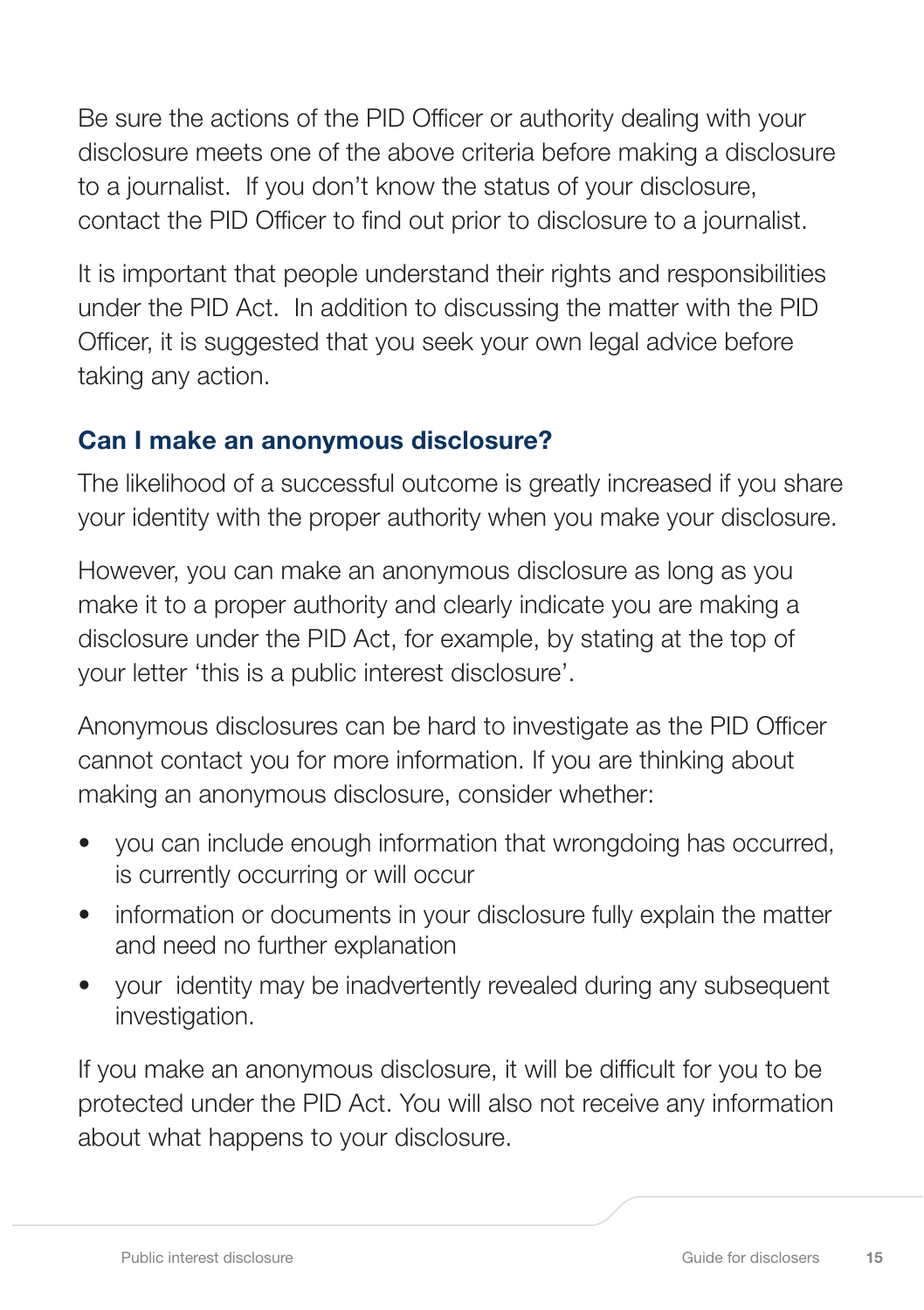#### Do I need to provide evidence to support my disclosure?

When you make your disclosure you must believe on reasonable grounds your information is or may be true. It is an offence to make a false or misleading disclosure. Your information must be more than a mere suspicion and show, or tend to show, wrongdoing is occurring, has occurred or is about to occur. Supporting documents, names of witnesses and relevant dates when the alleged conduct occurred are useful, if you can supply them.

When making your disclosure, be clear, factual and accurate.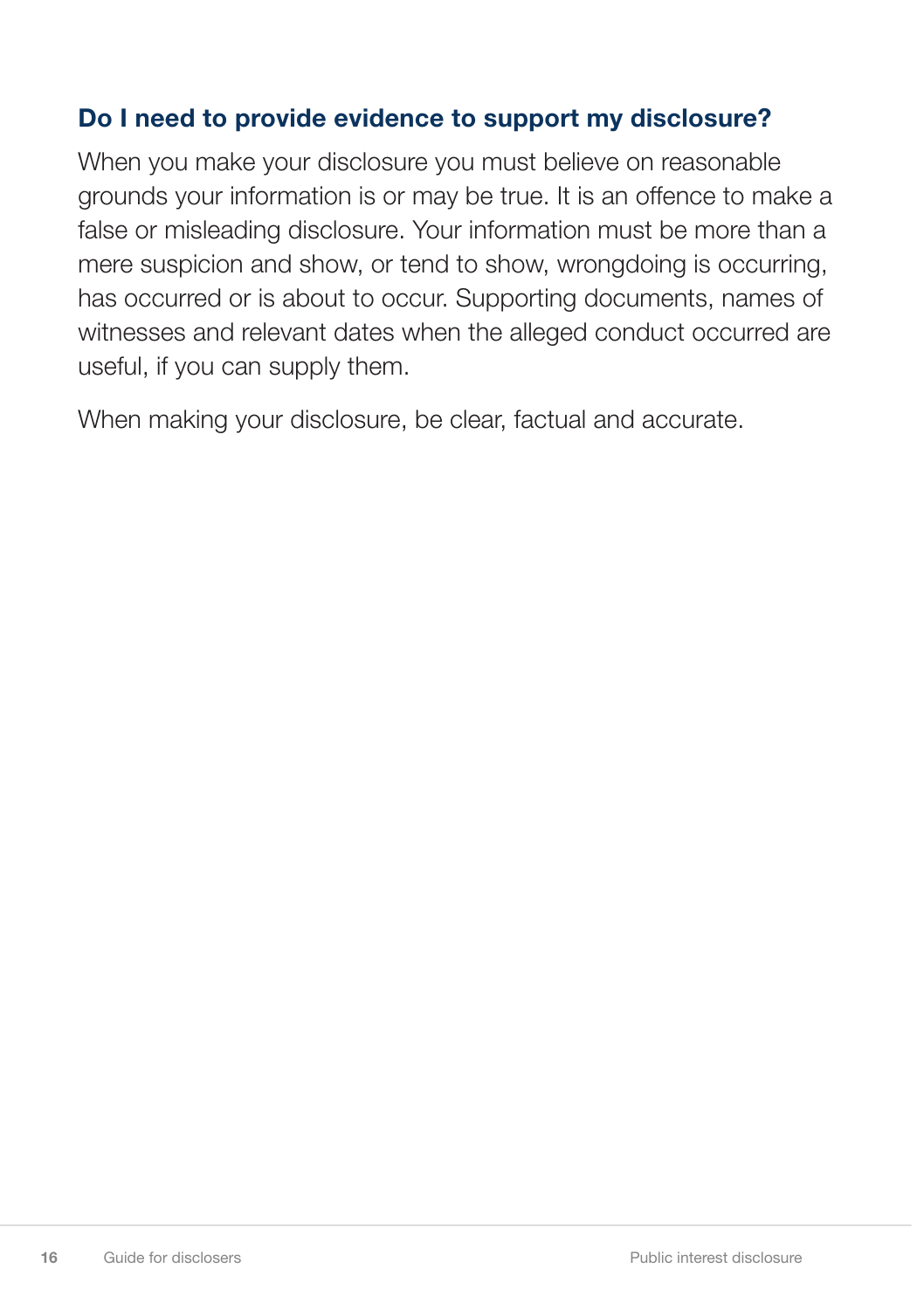### What happens after I make a disclosure?

#### What will the proper authority do first?

The proper authority will decide if the information in your disclosure is covered by the PID Act. If your information does not constitute a public interest disclosure, the proper authority will let you know and explain why (unless you made an anonymous disclosure). You may consider another avenue to report your concerns (refer page 8).

#### Will my disclosure be investigated?

If your disclosure is a public interest disclosure, the proper authority must investigate, or cause to investigate the matter, if they have the power to do so.

'Cause to investigate' means the proper authority may have another person with the right skills investigate the matter. They may be from within the authority or someone external. If another person investigates the matter, the proper authority who you made the disclosure to remains your point of contact throughout the process.

Your disclosure may not be investigated if the proper authority considers:

- the matter is trivial
- the disclosure is frivolous or vexatious
- there is no reasonable prospect of obtaining enough evidence due to the time that has passed since the wrongdoing occurred
- the matter is or has been properly investigated under the PID Act by another proper authority.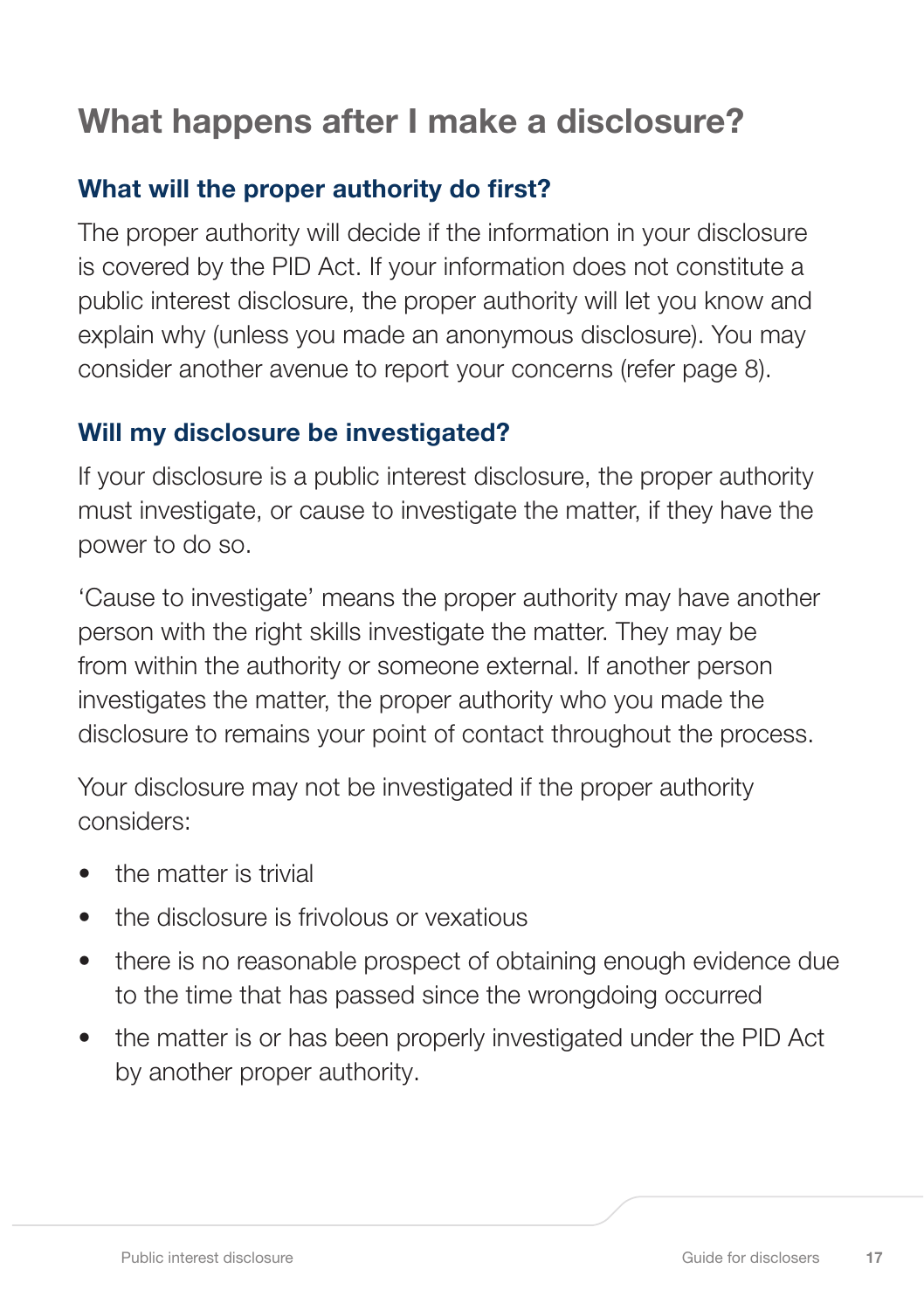If the proper authority decides not to investigate your disclosure, they will let you know why, unless you made an anonymous disclosure.

Where a proper authority does not have sufficient power to investigate your disclosure under their legislation, they may refer your disclosure (or matter(s) within it) to another authority with the power to investigate. They will let you know, if they are referring a matter to another authority.

#### Will action be taken if my disclosure is substantiated?

If your disclosure is substantiated, the proper authority must take action that is necessary, reasonable and within its functions and powers to:

- stop or prevent the matter from continuing or occurring in the future
- start disciplinary action against a person responsible for the matter and/or
- refer the matter to the Commissioner of Police or another person, body or organisation having power to investigate the matter.

The action taken is a decision of the proper authority and will depend on the matters substantiated. Sometimes a change to policy or a practice may be all that is required.

The proper authority will give you a report on the action taken or proposed to be taken, within the time allowed by the PID Act, unless you made an anonymous disclosure. The proper authority will also provide a final report at the completion of the investigation, if requested.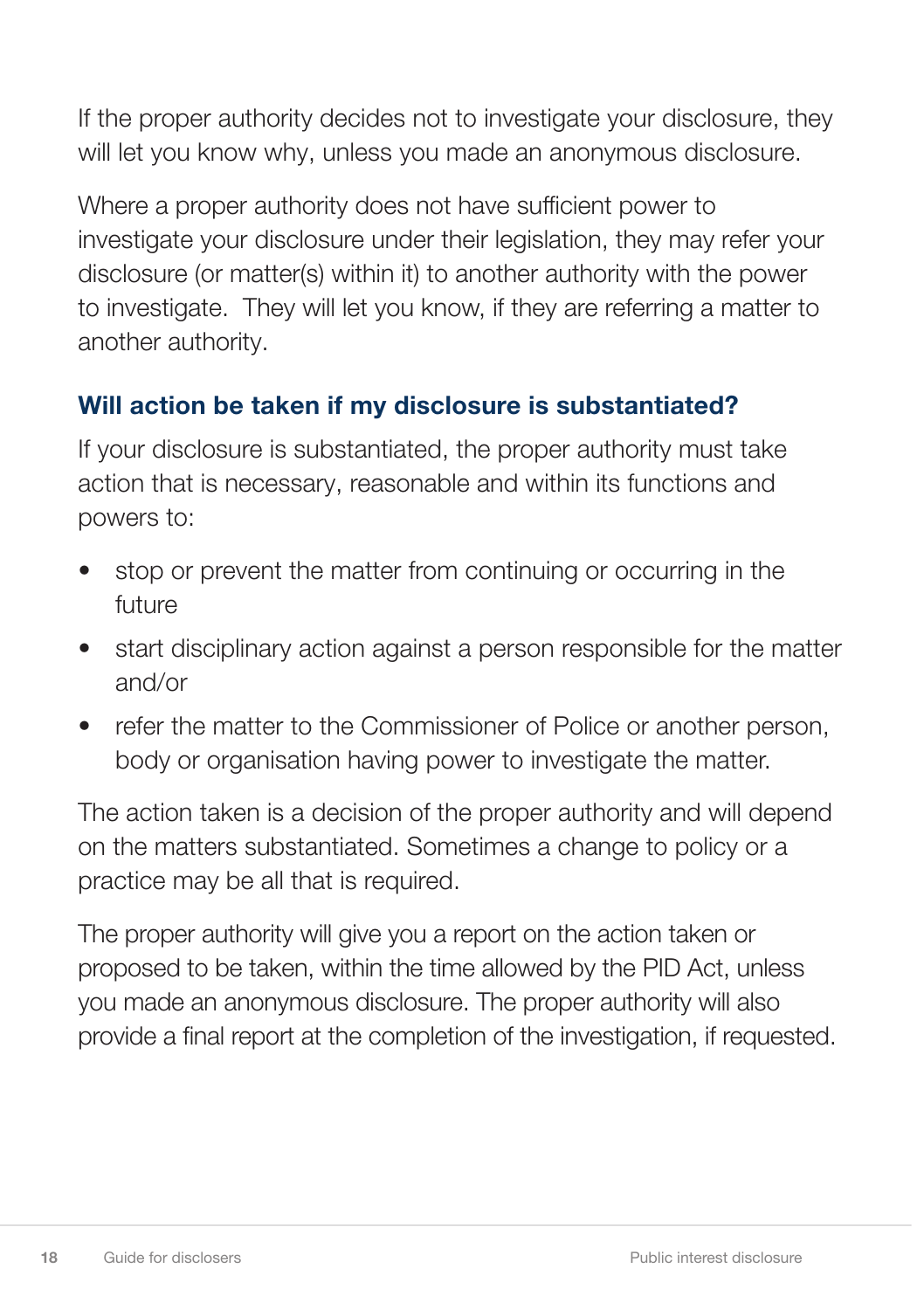#### Can I withdraw my disclosure once I have made it?

No, you do not 'own' a public interest disclosure and once you have a made a disclosure you cannot withdraw it. The proper authority must investigate your disclosure once they receive it, unless the disclosure is declined for one of the reasons provided by the PID Act (refer page 17).

#### How long will the process take?

A straightforward disclosure may be completed quickly, while more complex issues can take months to complete.

Each proper authority will have their own process to follow. They may be able to give some indication of timeframes at the start of the process.

#### Will I be kept informed about my public interest disclosure?

Yes, as long as you do not make an anonymous disclosure, you will be notified about your disclosure throughout the process.

The proper authority will notify you within three months of making your disclosure about what they have done or intend to do about your disclosure. If the investigation is ongoing, you can ask for a progress report. You will also receive a report on the outcome of the investigation and any action taken, or proposed to be taken, as well as the reasons for these actions.

Reports will not contain any information likely to adversely affect any person's safety, privacy or other rights.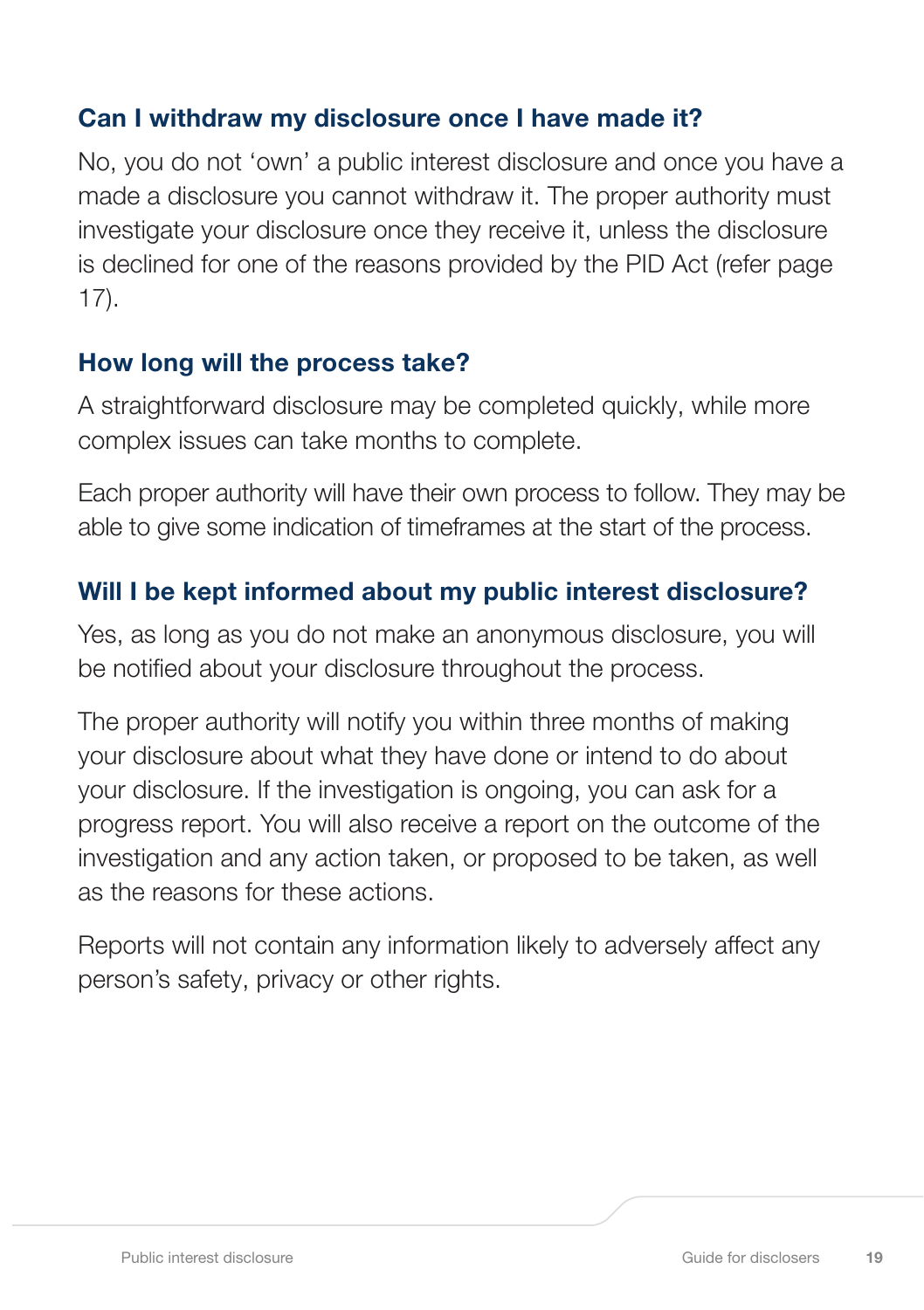#### What if my disclosure is not substantiated?

An investigation into your disclosure may reveal that no wrongdoing has occurred. There could be a number of reasons why your disclosure is not substantiated, including a reasonable explanation or lack of evidence.

It is important you understand these reasons. If you do not feel they are clear or you do not have enough information, you can ask. Talk to the proper authority or PID Officer who managed your disclosure.

Even if your disclosure is not substantiated it could help the authority to identify broader problems or prevent a similar occurrence. You will still be protected by the PID Act where the disclosure is unsubstantiated and you uphold your responsibilities.

### Can I appeal against the findings?

You cannot appeal against the findings. If you are dissatisfied with the outcome of the investigation, you may be able to make a disclosure to another appropriate proper authority (refer page 8).

However, this other proper authority may refuse to investigate your disclosure if they are satisfied it has already been properly investigated.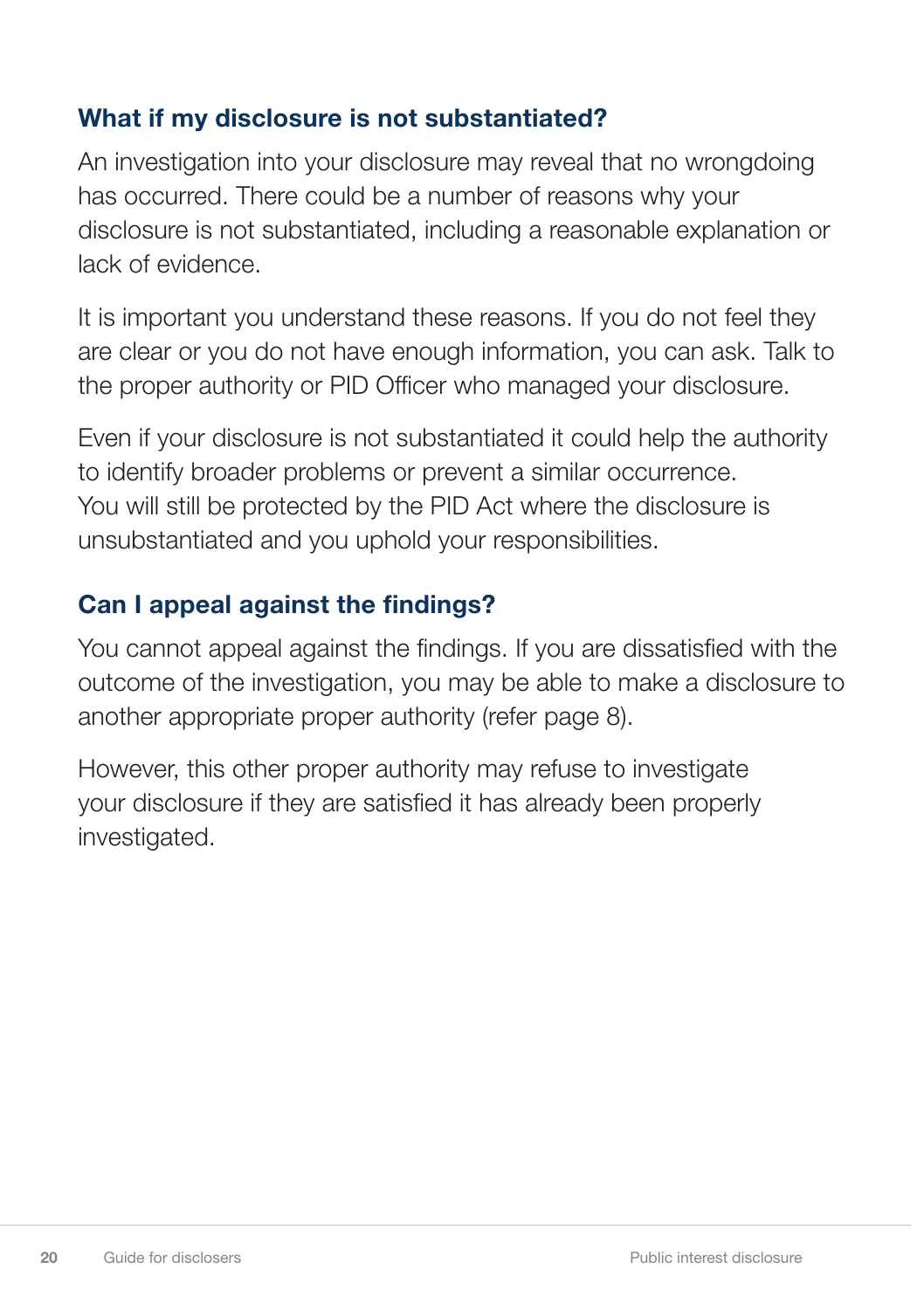### Important things to remember

- Check your information is or may be true. Knowingly and recklessly making false or misleading disclosures is an offence under the PID Act and carries a penalty.
- Keep your intentions to yourself and do not broadcast that you are going to make or have made a disclosure. Provide your information discreetly.
- Seek advice from the proper authority responsible for the public interest information, or call the Public Sector Commission Advisory Line on (08) 6552 8888 or 1800 676 607 before making a disclosure. The advisory line provides general advice about the public interest disclosure process.
- Don't breach confidentiality after you have made a disclosure or after the process is complete. You may lose your protections under the PID Act and you may incur a penalty.
- Be aware, that to be protected under the PID Act, you must make your disclosure to a proper authority. A disclosure to a journalist can only be made in certain circumstances (refer pages 14-15).

For further information about public interest disclosure visit www.publicsector.wa.gov.au

For further information on making a public interest disclosure, contact the authority where the wrongdoing occurred, is occurring or will occur and ask for the PID Officer.

A list of PID Officers for a range of public authorities in Western Australia is available at www.publicsector.wa.gov.au

Alternatively, contact the Public Sector Commission Advisory Line on (08) 6552 8888 or 1800 676 607, which provides general advice about the public interest disclosure process.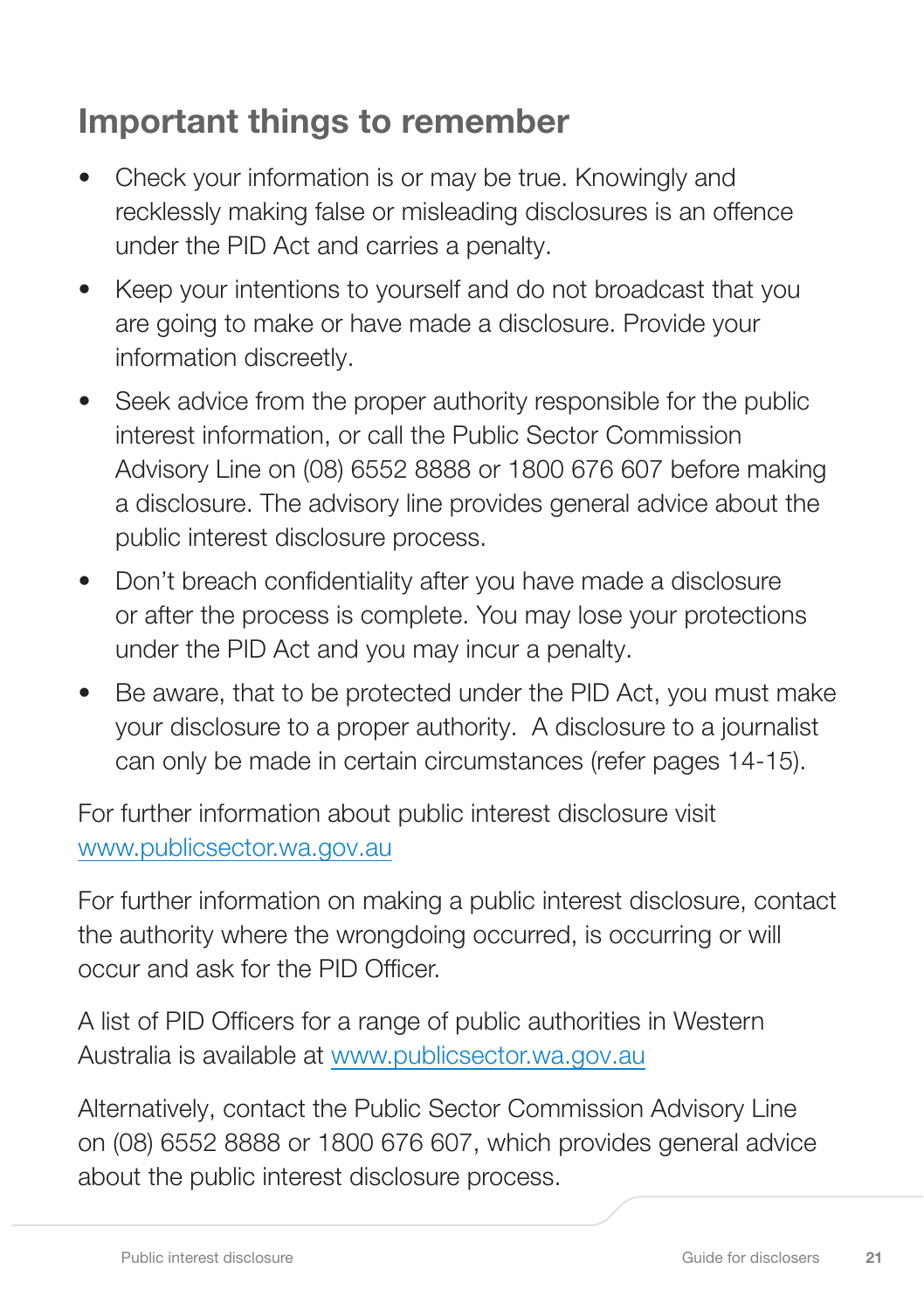### Useful contacts

| For advice about the Code of<br>Ethics, minor misconduct and<br>public sector standards in human<br>resource management                                      | For advice on matters of<br><b>State and local government</b><br>administration                                                                            |
|--------------------------------------------------------------------------------------------------------------------------------------------------------------|------------------------------------------------------------------------------------------------------------------------------------------------------------|
| <b>Public Sector Commission</b><br>Phone: (08) 6552 8888<br>Outside metro: 1800 676 607<br>Email: admin@psc.wa.gov.au<br>Website: www.publicsector.wa.gov.au | Ombudsman Western Australia<br>Phone: (08) 9220 7555<br>Outside metro: 1800 117 000<br>Email: mail@ombudsman.wa.gov.au<br>Website: www.ombudsman.wa.gov.au |
| For advice on public authorities'<br>accountability and performance<br>requirements                                                                          | For advice about serious<br>misconduct, Police misconduct<br>and corruption                                                                                |
| Office of the Auditor General<br>Phone: (08) 6557 7500<br>Email: info@audit.wa.gov.au<br>Website: www.audit.wa.gov.au                                        | Corruption and Crime Commission<br>Phone: (08) 9215 4888<br>Outside metro: 1800 809 000<br>Email: info@ccc.wa.gov.au<br>Website: www.ccc.wa.gov.au         |
| For advice on offences under a<br><b>State law</b>                                                                                                           | For advice on remedies for acts<br>of victimisation under the Equal<br><b>Opportunity Act 1984</b>                                                         |
| Western Australia Police<br>Phone: (08) 9223 1000<br>Website: www.police.wa.gov.au                                                                           | <b>Equal Opportunity Commission</b><br>Phone: (08) 9216 3900<br>Email: eoc@eoc.wa.gov.au<br>Website: www.eoc.wa.gov.au                                     |